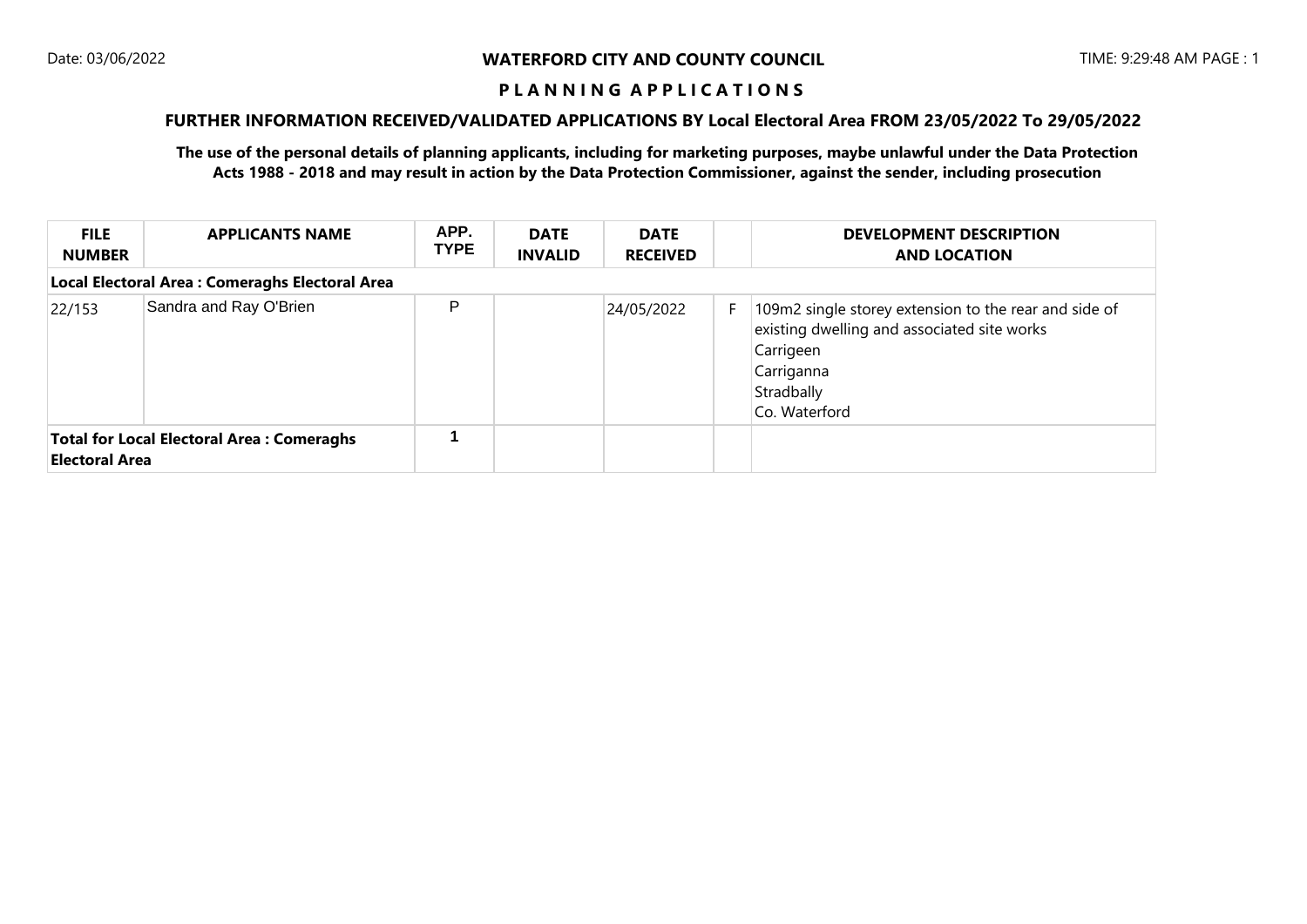# **FURTHER INFORMATION RECEIVED/VALIDATED APPLICATIONS BY Local Electoral Area FROM 23/05/2022 To 29/05/2022**

| <b>FILE</b><br><b>NUMBER</b>                             | <b>APPLICANTS NAME</b>     | APP.<br><b>TYPE</b> | <b>DATE</b><br><b>INVALID</b> | <b>DATE</b><br><b>RECEIVED</b> |    | <b>DEVELOPMENT DESCRIPTION</b><br><b>AND LOCATION</b>                                                                                                                                                                                                                                                                                                                                                                                                                                                                                                                                                                        |  |  |  |
|----------------------------------------------------------|----------------------------|---------------------|-------------------------------|--------------------------------|----|------------------------------------------------------------------------------------------------------------------------------------------------------------------------------------------------------------------------------------------------------------------------------------------------------------------------------------------------------------------------------------------------------------------------------------------------------------------------------------------------------------------------------------------------------------------------------------------------------------------------------|--|--|--|
| Local Electoral Area : Dungarvan- Lismore Electoral Area |                            |                     |                               |                                |    |                                                                                                                                                                                                                                                                                                                                                                                                                                                                                                                                                                                                                              |  |  |  |
| 21/604                                                   | <b>CFS Structures Ltd.</b> | P                   |                               | 25/05/2022                     | F. | The construction of 35 no. dwellings consisting of 1 no. 2-<br>storey detached 4-bed dwelling, 4 no. 2-storey semi-<br>detached 4-bed dwellings, 26 no. 2-storey semi-detached<br>3-bed dwellings, 2 no. 2-storey mid-terraced 3-bed<br>dwellings and 2 no. end-terrace 3-bed dwellings, new<br>landscaping and boundary treatments, public walkway<br>with lighting from proposed development to Tower Hill,<br>connection to existing estate road (The Cloisters) together<br>with all associated site works and foul & surface water<br>drainage connections<br>The Cloisters<br>Farrangarret<br>Ardmore<br>Co. Waterford |  |  |  |
| 21/703                                                   | Michael Hurley             | $\circ$             |                               | 26/05/2022                     | F. | the construction of a storey and a half dwelling house<br>along with all associated site works and drainage<br>Croughtanaul (Marquis)<br>Abbeyside<br>Dungarvan<br>Co. Waterford                                                                                                                                                                                                                                                                                                                                                                                                                                             |  |  |  |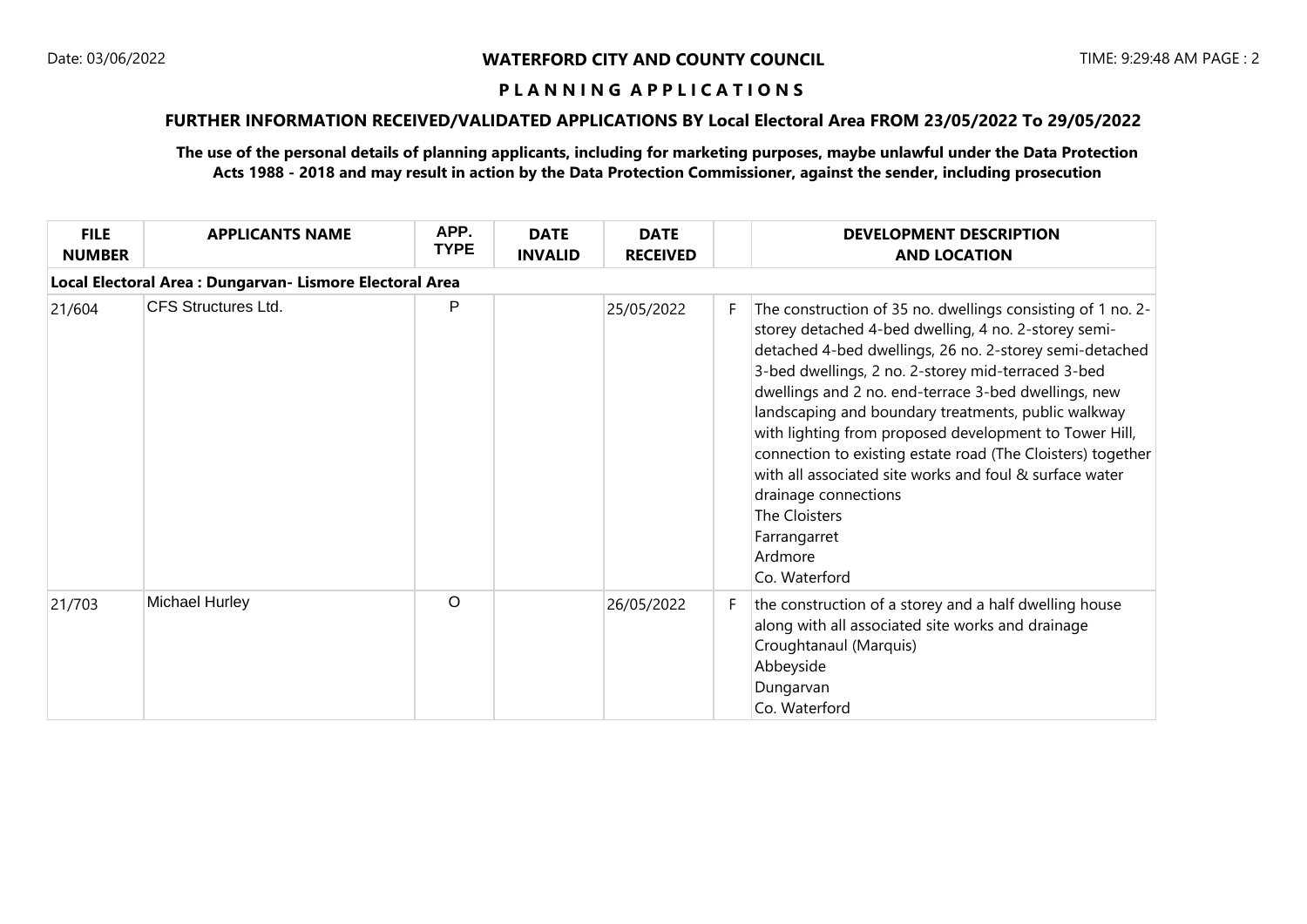# **FURTHER INFORMATION RECEIVED/VALIDATED APPLICATIONS BY Local Electoral Area FROM 23/05/2022 To 29/05/2022**

| <b>FILE</b><br><b>NUMBER</b>                                                       | <b>APPLICANTS NAME</b> | APP.<br><b>TYPE</b> | <b>DATE</b><br><b>INVALID</b> | <b>DATE</b><br><b>RECEIVED</b> |    | <b>DEVELOPMENT DESCRIPTION</b><br><b>AND LOCATION</b>                                                                                                                                                                                                                                                                                                                                                     |
|------------------------------------------------------------------------------------|------------------------|---------------------|-------------------------------|--------------------------------|----|-----------------------------------------------------------------------------------------------------------------------------------------------------------------------------------------------------------------------------------------------------------------------------------------------------------------------------------------------------------------------------------------------------------|
| 21/944                                                                             | <b>GL Ireland ICAV</b> | $\mathsf{R}$        |                               | 23/05/2022                     | F. | retention for the amalgamation of Units 7 and 8A to one<br>larger unit 7/8A and planning permission for the<br>proposed change of use of this amalgamated unit from<br>retail use to café/restaurant use, associated mall seating<br>area and signage and all associated works necessary to<br>facilitate this development<br>Unit 7/8A Dungarvan Shopping Centre<br>Shandon<br>Dungarvan<br>Co Waterford |
| 22/170                                                                             | Cill Rio Ltd.          | E                   |                               | 24/05/2022                     | F. | EXTENSION OF DURATION of PD 04/1282-10/172-15/402<br>for demolition of existing derelict buildings and<br>construction of 15 no. detached dwelling houses<br>Cluain na Sí<br>Ring<br>Co. Waterford                                                                                                                                                                                                        |
| 22/181                                                                             | Séan Ó'Ceallaigh       | P                   |                               | 27/05/2022                     | F. | tigh nua aon urlár a thógaint chomh maith le garáiste ar<br>chúl an tí, slí isteach, ceangal le seirbhísí poiblí agus gach<br>gné d'oibreacha láitrhreáin a bhaineann leo<br>Baile na nGall Beag<br>An Rinn<br>Dungarbhán<br>Co. Phort Láirge                                                                                                                                                             |
| <b>Total for Local Electoral Area: Dungarvan-</b><br><b>Lismore Electoral Area</b> |                        | 5                   |                               |                                |    |                                                                                                                                                                                                                                                                                                                                                                                                           |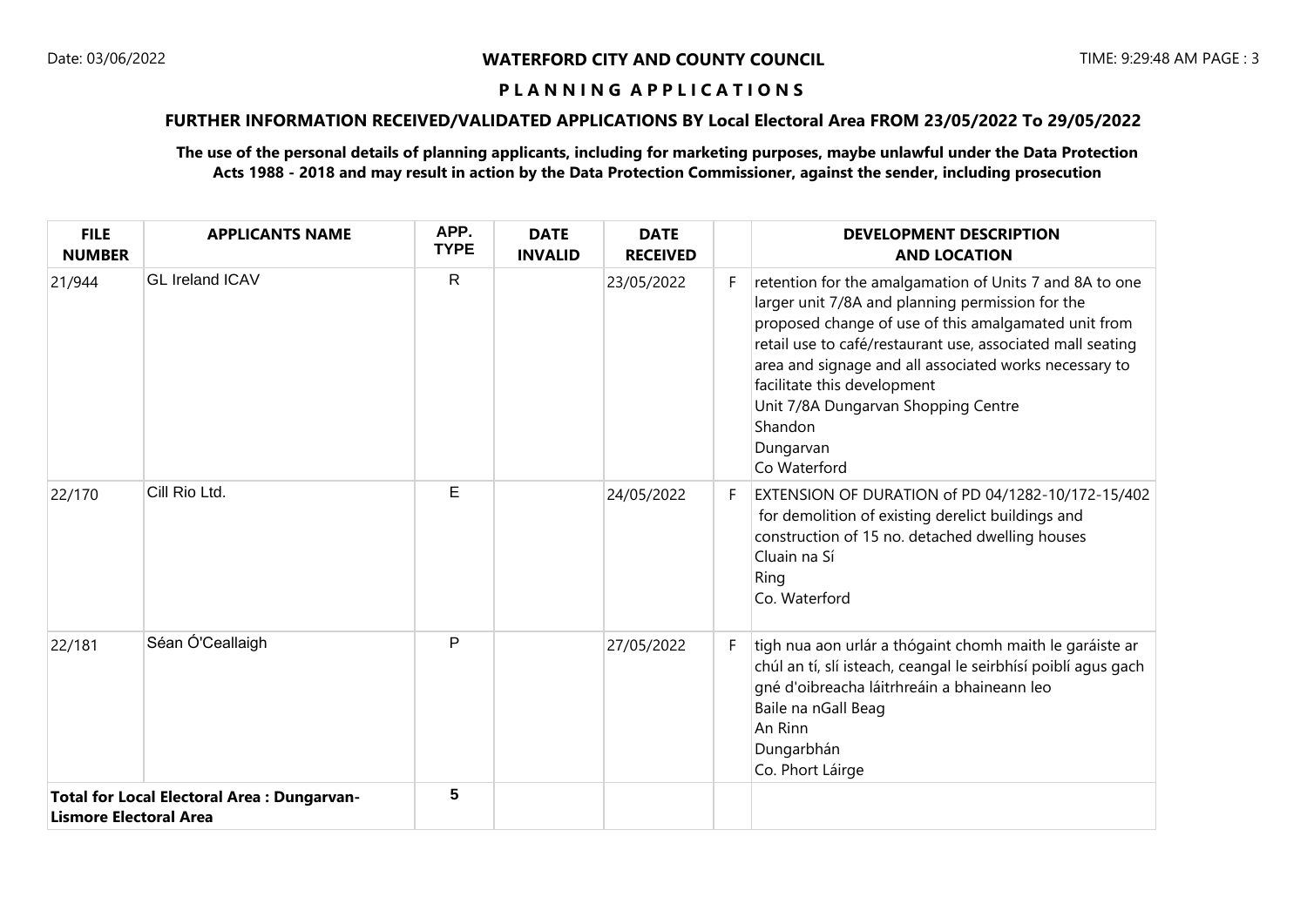# **FURTHER INFORMATION RECEIVED/VALIDATED APPLICATIONS BY Local Electoral Area FROM 23/05/2022 To 29/05/2022**

| <b>FILE</b><br><b>NUMBER</b>                       | <b>APPLICANTS NAME</b>              | APP.<br><b>TYPE</b> | <b>DATE</b><br><b>INVALID</b> | <b>DATE</b><br><b>RECEIVED</b> |    | <b>DEVELOPMENT DESCRIPTION</b><br><b>AND LOCATION</b>                                                                                                                                                                                                                                                                                                                                    |  |  |  |
|----------------------------------------------------|-------------------------------------|---------------------|-------------------------------|--------------------------------|----|------------------------------------------------------------------------------------------------------------------------------------------------------------------------------------------------------------------------------------------------------------------------------------------------------------------------------------------------------------------------------------------|--|--|--|
| Local Electoral Area : Metropolitan Electoral Area |                                     |                     |                               |                                |    |                                                                                                                                                                                                                                                                                                                                                                                          |  |  |  |
| 21/932                                             | <b>Causeway Hospitality Limited</b> | P                   |                               | 27/05/2022                     | F. | for material alterations at 6 Parnell House, Parnell Street,<br>namely for change of use for as granted storage areas<br>under Planning Reference 11/150 to use as public house<br>with an internal connection to existing licensed premises,<br>all with associated site development works, known as<br>Factory NightClub<br><b>Parnell House</b><br><b>Parnell Street</b><br>Waterford |  |  |  |
| 21/1018                                            | John Keane                          | P                   |                               | 25/05/2022                     | F. | a single dwelling, new wastewater treatment plant and all<br>other associated site works<br>Ballygarren<br>Dunmore East<br>Co. Waterford                                                                                                                                                                                                                                                 |  |  |  |
| 21/1043                                            | <b>LFH Investments Unlimited</b>    | P                   |                               | 27/05/2022                     | F. | the construction of a front and side, single storey<br>extension to the ground floor level of the existing<br>dwelling house. Permission is also sought for the<br>demolition of part front external walls to the ground floor<br>level of the existing dwelling house and all associated site<br>works<br>My Up,<br>Ballymabin,<br>Dunmore East<br>Co. Waterford.                       |  |  |  |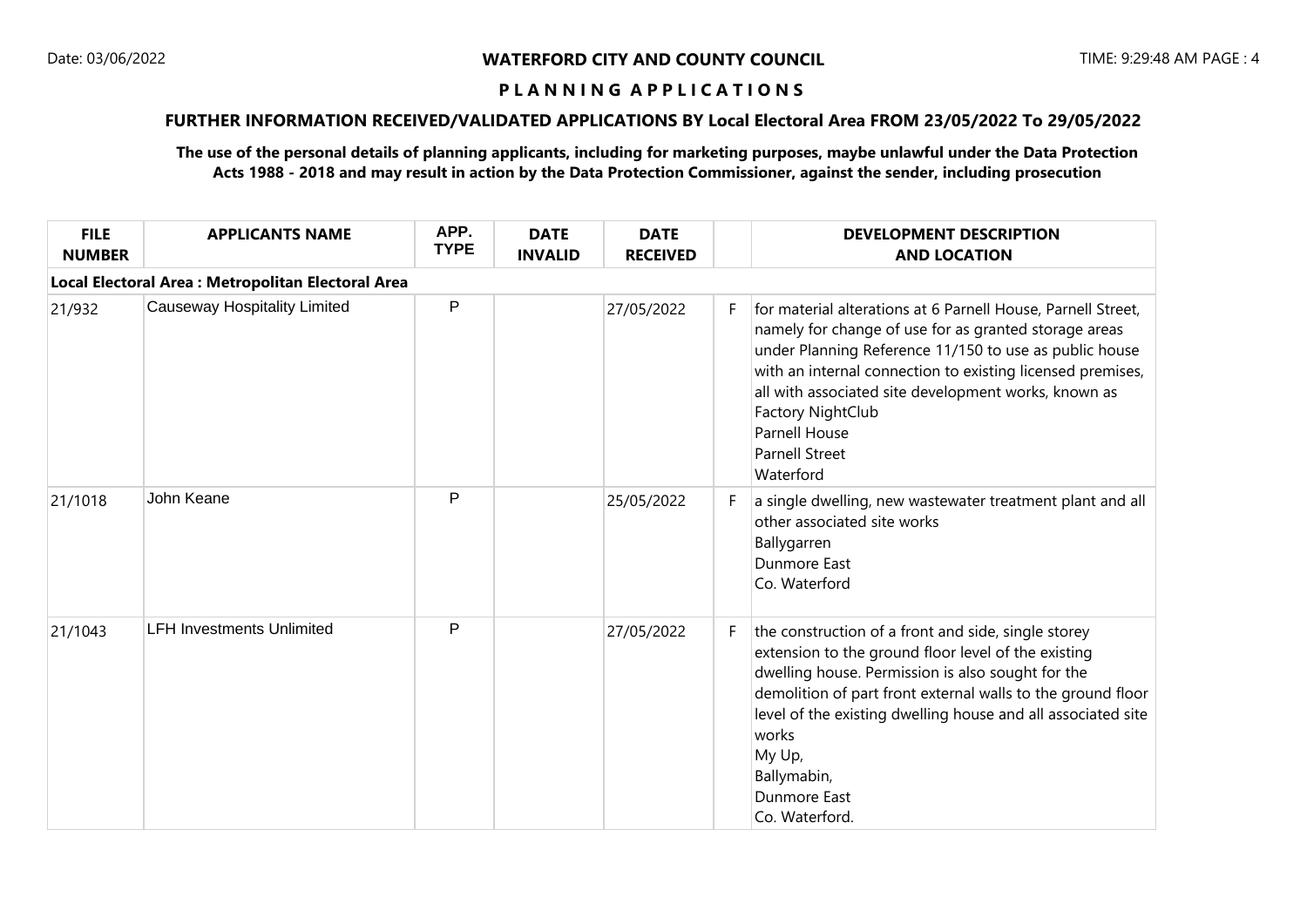# **FURTHER INFORMATION RECEIVED/VALIDATED APPLICATIONS BY Local Electoral Area FROM 23/05/2022 To 29/05/2022**

| <b>FILE</b><br><b>NUMBER</b> | <b>APPLICANTS NAME</b>                        | APP.<br><b>TYPE</b> | <b>DATE</b><br><b>INVALID</b> | <b>DATE</b><br><b>RECEIVED</b> |    | <b>DEVELOPMENT DESCRIPTION</b><br><b>AND LOCATION</b>                                                                                                                                                                                                                                                                                                                                                                                                                                                                                                                                                         |
|------------------------------|-----------------------------------------------|---------------------|-------------------------------|--------------------------------|----|---------------------------------------------------------------------------------------------------------------------------------------------------------------------------------------------------------------------------------------------------------------------------------------------------------------------------------------------------------------------------------------------------------------------------------------------------------------------------------------------------------------------------------------------------------------------------------------------------------------|
| 21/1188                      | Magna Construction Ltd.                       | P                   |                               | 24/05/2022                     | F. | the erection of 96 dwellings - comprising of 90 2-storey<br>semi-detached dwellings and 6 no. 2 storey terraced<br>dwellings - including all associated site development<br>works, connections to services and access links to<br>development as granted under planning reg. no 19/611<br>Mountneil<br>Carrickpheirish<br>Gracedieu<br>Waterford                                                                                                                                                                                                                                                              |
| 21/1213                      | Kilkenny Investment Property<br>Holdings Ltd. | P                   |                               | 23/05/2022                     | F. | the construction of 20 No. independent-living residential<br>units consisting of; 4 no. 1 bed end-terrace bungalows, 14<br>no. 2 bed mid-terrace bungalows and 2 no. 2 bed end-<br>terrace bungalows. Planning permission is also sought<br>for the construction of new internal roadways and<br>footpaths, new vehicular and pedestrian access from the<br>existing R675 road, new vehicular and pedestrian security<br>gate to the neighbouring nursing home development,<br>proposed new boundary treatments, landscaping,<br>drainage and all ancillary site works<br>Newtown<br>Tramore<br>Co. Waterford |